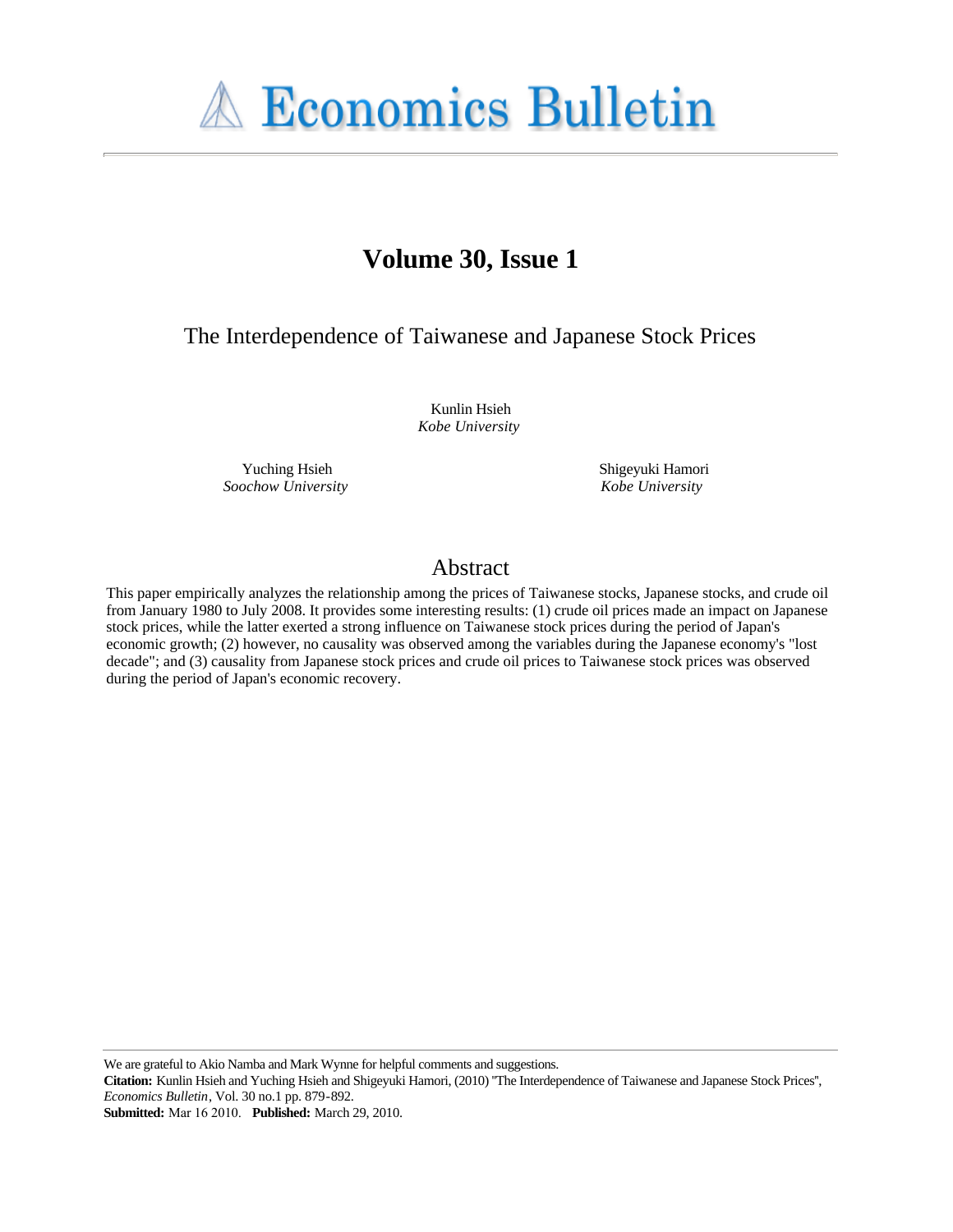### **1. Introduction**

In recent years, the globalization of capital markets and advancement in information technology have increased international economic interdependence in areas such as stock prices and economic cycles. Bessler and Yang (2003) employed error correction modeling to analyze the interdependence of stock prices in nine of the world's major stock markets, located in Canada, France, Germany, Italy, Switzerland, Japan, Hong Kong, the UK, and the US. They concluded that US stock prices have made a sustained and powerful impact on stock prices in other countries over the long term. Yang *et al.* (2006) examined the interdependence between four emerging Eastern European stock markets and those in the US and Germany. Their results indicated that long-term price relationships and dynamic price transmission in these markets strengthened after the Russian financial crisis, but that Germany had no noticeable influence on emerging stock markets in the wake of the crisis. Chen, Firth, and Rui (2002) studied the interdependence of stock prices in Central and South American countries, namely, Argentina, Brazil, Chile, Colombia, Mexico, and Venezuela. Using error correction modeling, they determined that the Asian and Russian financial crises did not make a dramatic impact on the interdependence of Central and South American stock prices; however, but they hold that long-term cointegrating relationships disappeared after the Russian crisis. Focusing on Taiwan, Chang and Nieh (2001) also used error correction modeling to analyze the interdependence of stock prices in Taiwan and three trading partners, Hong Kong, Japan, and the US. They identified one cointegrating vector for the four markets and determined that the Japanese stock market, rather than the more distant US stock market, exerted the strongest influence on the Taiwanese stock market. In most cases, the above studies obtained results indicating the existence of cointegrating relationships among stock markets in different countries over the long term.<sup>1</sup>

An analysis of interdependence using stock indices in the G7 countries (Canada, France, Germany, Italy, Japan, the UK, and the US) by Hamori and Imamura (2000) showed that the US economy has a strong impact on the entire world. Meanwhile, in a separate study, Hamori (2000) employed industrial production indices for Germany, Japan, the UK, and the US to examine the interdependence of business cycles in these countries. Hamori's empirical results strongly indicated that the first oil shock (1973) engendered a major change in international economic cycle dependence. Both Hamori and Imamura (2000) and Hamori (2000) are salient studies in that they use nonstationary data and the lag augmented vector autoregression (LA-VAR) approach, developed by Toda and

-

<sup>&</sup>lt;sup>1</sup> There is also a series of literature on the interdependence of stock price volatility among countries. See Hamao, Masulis and Ng (1990), Koutmos and Booth (1995), Kanas (1998), Ramchand and Susmel (1998), Ng (2000), Baele (2003), and Tanizaki and Hamori (2009).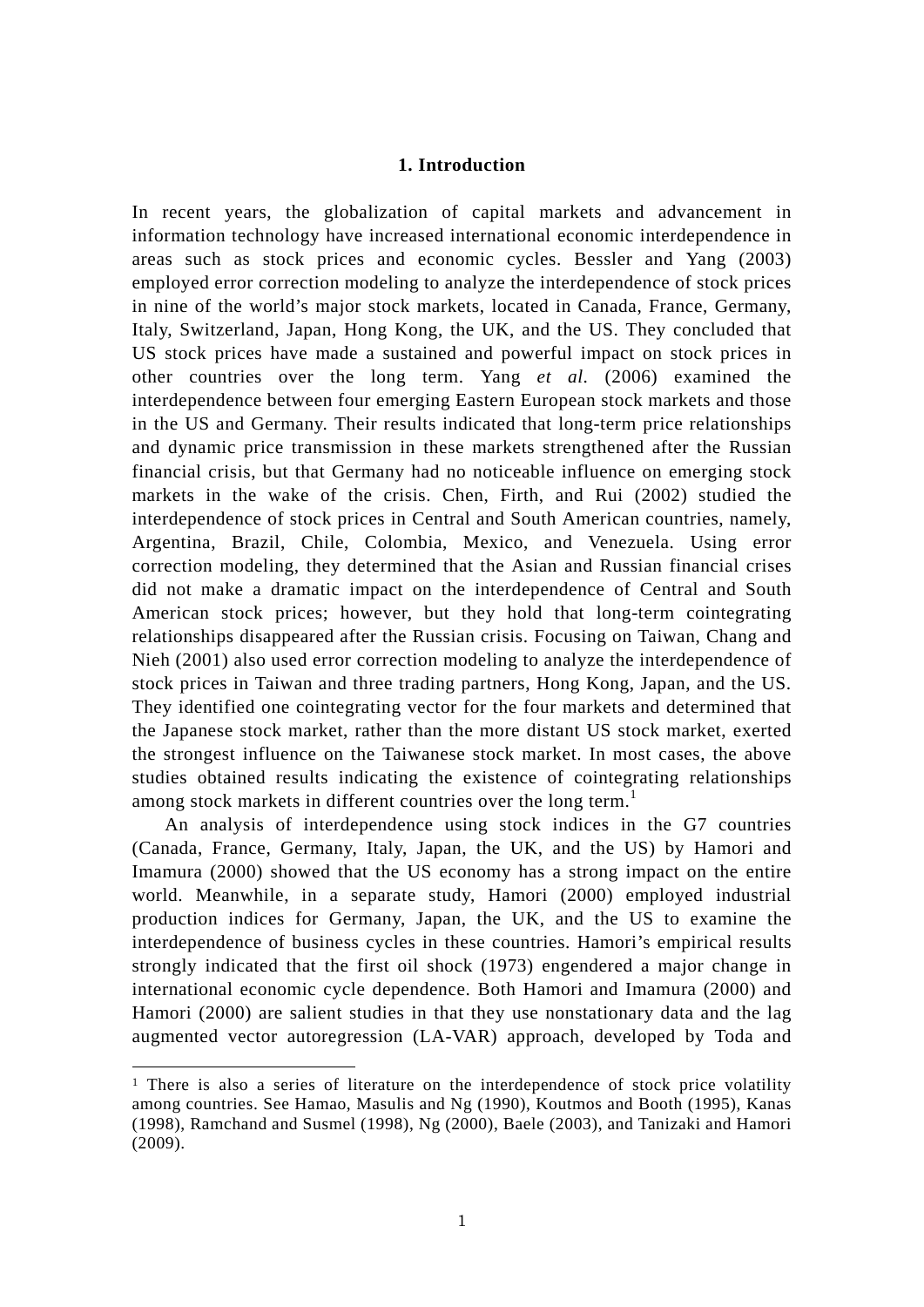Yamamoto (1995), to prevent problems with unit root and cointegration tests.

The present paper is distinguished from previous studies by three factors. The first is the empirical analysis of the interdependence between stock prices in Japan and Taiwan. Although these two East Asian island nations have been closely linked throughout history, very little has been written on the interdependence of their economic development. The second key factor of this paper is its use of the LA-VAR approach developed by Toda and Yamamoto (1995), which facilitates the direct analysis of the interdependence of Japanese and Taiwanese stock prices, while avoiding problems with unit root and cointegration tests. Lastly, the third factor is that the paper uses the price of crude oil as a model variable. Because the Japanese and Taiwanese economies depend on processing trade, they may be significantly impacted by changes in the price of oil. Therefore, considering the possible impact of crude oil price changes, this paper examines the interdependence among three variables—Japanese stock prices, Taiwanese stock prices, and crude oil prices—after the first oil crisis.

#### **2. Data**

The data for this study comprise 343 monthly observations for three variables from January 1980 to July 2008. The three variables are values for the Taiwan Stock Exchange Capitalization Weighted Index, Nikkei 225, and the price of West Texas Intermediate crude oil. All the variables are expressed in logarithmic values.

Figure 1 shows the Japanese stock prices, Taiwanese stock prices, and a crude oil price index. To examine changes in the impact of Japanese economic cycles on Taiwan's economy, an analysis was performed by using samples representing three periods. Sample A spans the period from January 1980 to December 1991, the time of Japan's economic bubble. Sample B covers the period from January 1992 to December 2003, a period that includes the burst of the economic bubble and the ensuing economic stagnation referred to as "Japan's lost decade." Sample C spans the period of economic recovery, from January 2004 to July 2008. The resumption of Japanese economic growth during this time stemmed from the resolution of nonperforming loans and growing consumption of digital products.

#### **3. LA-VAR**

The LA-VAR model was developed by Toda and Yamamoto in 1995. It is described below. First, we express the *n* dimension vector  $\{y_t\}$  as follows:

$$
y_t = \gamma_0 + \gamma_1 TR_t + J_1 y_{t-1} + J_2 y_{t-2} + \dots + J_k y_{t-k} + \varepsilon_t, \quad t = 1, 2, \dots T
$$
 (1)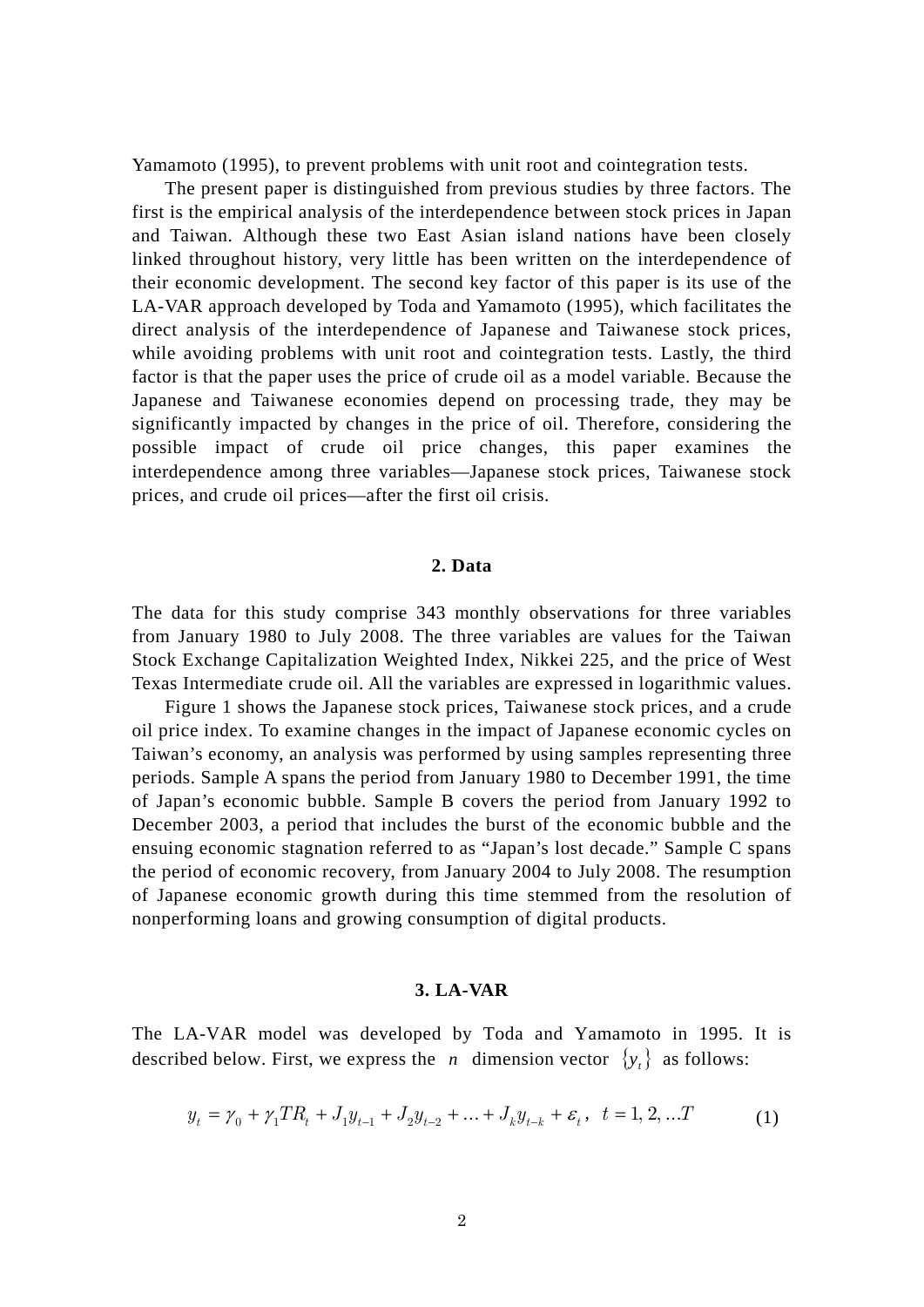where *TR* is the trend, *k* is the number of lags,  $\varepsilon$  is the vector of error terms with mean zero and variance-covariance matrix  $\Sigma$ , and  $\gamma_0, \gamma_1, J_1, J_2, \dots, J_k$  are the vectors (matrices) of the parameters.

Let the null hypothesis be

$$
H_0: f(\varphi) = 0,\t(2)
$$

where  $\varphi$  is a subset of  $(\gamma_0, \gamma_1, J_1, J_2, \ldots, J_k)$ . To test this hypothesis, we consider estimating a VAR formulated in levels using the ordinary least squares (OLS) method as follows:

$$
y_t = \hat{y}_0 + \hat{y}_1 t + \hat{J}_1 y_{t-1} + \hat{J}_2 y_{t-2} + \dots + \hat{J}_p y_{t-p} + \hat{\varepsilon}_t,
$$
\n(3)

where  $p$  is equal to the true lag length  $(k)$  plus the possible maximum integration order considered in the process (  $d_{\text{max}}$  ), and  $\hat{\gamma}_0, \hat{\gamma}_1, \hat{\jmath}_2, \dots, \hat{\jmath}_p$  are vectors (matrices) of the parameter estimates. Note that  $d_{\text{max}}$  must not exceed the true lag length (*k*). Since the true coefficient value of  $\hat{J}_{k+1}$ ,  $\hat{J}_{k+2}$ ,  $\hat{J}_{p}$  is zero in the true model, it should be noted that the restriction  $\varphi$  does not include them. We can rewrite equation (3) as follows:

$$
y_t = \hat{\Gamma}\tau_t + \hat{\Phi}x_t + \hat{\Psi}z_t + \hat{\varepsilon}_t, \tag{4}
$$

where

$$
\begin{aligned} &\hat{\Gamma} = (\gamma_0, \gamma_1) \, , \ \ \tau_{_t} = (1, t)' \, , \ \ \hat{\Phi} = (\hat{J}_1, \ \hat{J}_2, \ldots \hat{J}_k) \, , \\ &x_{_t} = \big( y^+_{t-1}, \ldots y^+_{t-k} \big)' \, , \ \ \hat{\Psi} = (\hat{J}_{_{k+1}}, \ldots \hat{J}_{_{p}}) \, , \ \ z_{_t} = \big( y^+_{_{t-k-1}}, \ldots y^+_{_{t-p}} \big)' \, . \end{aligned}
$$

We can also express it in the vector form as follows:

$$
Y' = \hat{\Gamma}T' + \hat{\Phi}X' + \hat{\Psi}Z' + \hat{E},\tag{5}
$$

where

$$
Y = (y_1, ... y_T)'
$$
,  $T = (\tau_1, ... \tau_T)'$ ,  $X = (x_1, ... x_T)'$ ,  $Z = (z_1, ... z_T)'$ .

The Wald statistic *W* can be calculated as follows: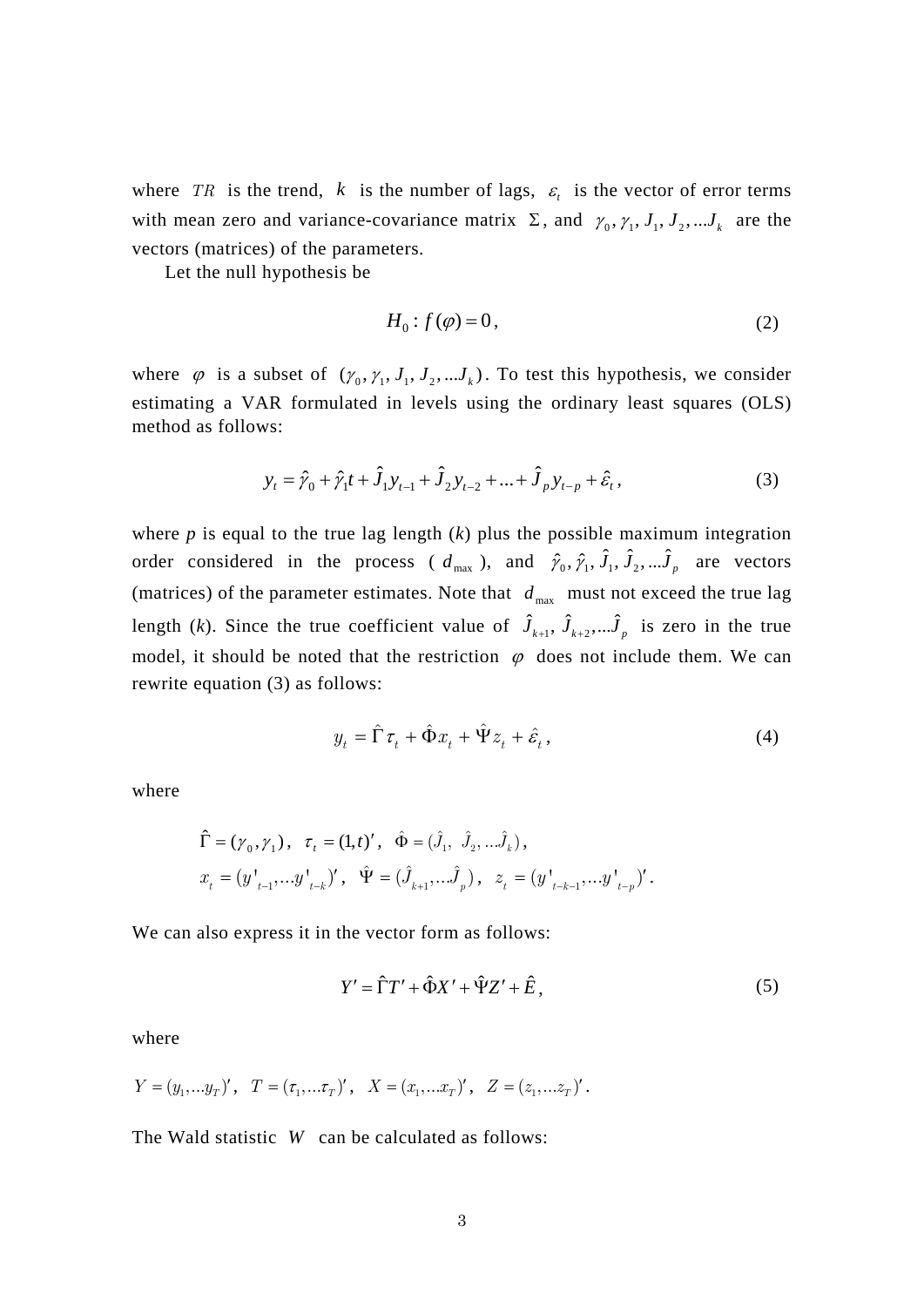$$
W = f(\hat{\phi})' \left[ \left( \frac{\partial f(\phi)}{\partial \phi'} \right) \left( \hat{\Sigma}_{\varepsilon} (X'QX)^{-1} \right) \left( \frac{\partial f(\phi)}{\partial \phi'} \right)' \right]^{-1} f(\hat{\phi}), \tag{6}
$$

where

$$
\hat{\Sigma}_\varepsilon = \frac{1}{T} \hat{E}' \hat{E} , \quad Q = Q_\tau - Q_\tau Z (Z' Q_\tau Z)^{-1} Z' Q_\tau ,
$$
  

$$
Q_\tau = I_T - T (T' T)^{-1} T ,
$$

and  $I_T$  is an identity matrix.

We can test the causal relationship using this test statistic *W* . In this approach, it is not necessary to know the order of integration or the existence of cointegration; thus, a pretest bias can be prevented.

#### **4. Empirical Results**

A unit root test was used to determine whether or not the data used for this study were stationary time series data. The identification of a unit root for each variable would suggest that the data are nonstationary. We used the ADF (Augmented Dickey-Fuller) test to determine whether or not each variable had a unit root. More specifically, for the variable  $y_t$ , we estimated the model as follows:

$$
\Delta y_t = \mu + \delta t + \beta y_{t-1} + \sum_{i=1}^p \gamma_i \Delta y_{t-i} + u_t
$$
\n(7)

which includes an ADF constant and time trend. Further, we tested the null hypothesis  $\beta = 0$  that a unit root exists with the t-statistic proposed by Dickey and Fuller (1981). Rejection of the null hypothesis would mean that each variable lacks a unit root and represents a stationary time series. To select an appropriate model, we used the Akaike Information Criterion (AIC) to determine the lag order. Test results are presented in Table I. The null hypothesis was not rejected at the 1% level for all variables at each variable level. However, beyond the first-order difference, the null hypothesis was rejected for all variables, which were therefore determined to be stationary. Thus, it was clear that all variables are  $I(1)$  process, which is common to each sample period.

Next, we used the Johansen test proposed by Johansen (1988) to test for long-term cointegration among the three variables. Both types of Johansen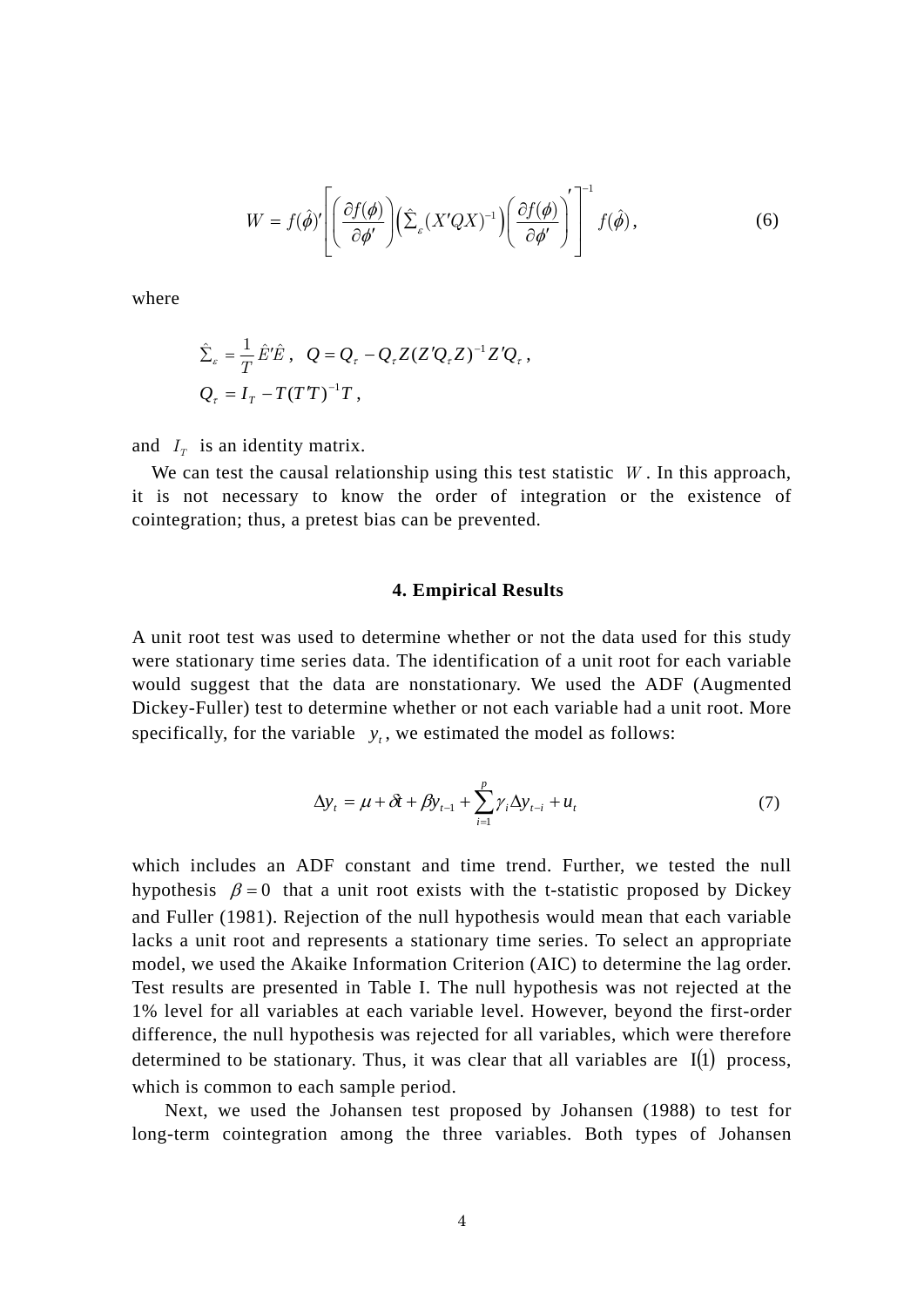test—the trace test and maximum eigenvalue test—were performed. The test results are presented in Table II. For samples A and C, the null hypothesis  $r = 0$ was rejected at the 5% level in both the trace test and the maximum eigenvalue test; this clearly indicates that at least one cointegrating relationship exists among the variables. For sample B, the null hypothesis  $r=0$  was rejected at the 5% level in the trace test but not in the maximum eigenvalue test. However, on the basis of the fact that trace tests are considered more robust than maximum eigenvalue tests, we concluded that long-term equilibrium relationships were detected among Taiwanese stock prices, Japanese stock prices, and crude oil prices for all three sample periods.

Lastly, we used the Lag-Augmented VAR (LA-VAR) approach to test for interdependence among Taiwanese stock prices, Japanese stock prices, and crude oil prices; proposed by Toda and Yamamoto (1995), this approach makes it possible to determine the direction of causality, while avoiding problems with unit root and cointegration tests. As shown in Table III, we used AIC to determine the lag order for selecting an appropriate model, and settled on a lag of 2 for each sample. In addition, the unit root test results indicated that with a first-order difference, the variables do not have a unit root and are stationary. Therefore, we performed our analysis with  $d_{\text{max}}$  as 1; in other words, we performed level VAR estimates up to a lag of 3. The LA-VAR test results for interdependence among the variables are summarized in Table IV. Here, the influence of explanatory variables, along the vertical axis, is shown on the non-explanatory variables, along the horizontal axis. This paper analyzes the impact of Japanese economic cycles on the Taiwanese economy during three periods of growth, decline, and recovery.

Sample A covers a period of Japan's economic growth. For this sample, it was observed that Taiwanese stock prices were influenced by unilateral causality from Japanese stock prices but not by crude oil prices. In contrast, Japanese stock prices were influenced by unilateral causality from crude oil prices but not by Taiwanese stock prices. As for interdependence with crude oil prices, no causality was observed from either Taiwanese or Japanese stock prices. Sample B spans the lost decade following the burst of Japan's economic bubble. For this sample, no causality was observed among the three variables. Sample C includes data for the Japanese economy's recent period of recovery. Here, test results show unilateral causality from Japanese stock prices and crude oil prices to Taiwanese stock prices. No causality, however, was observed toward Japanese stock prices or crude oil prices.

Summarizing the above, crude oil prices were observed to have a unilateral impact on Japanese stock prices and Japanese stock prices were observed to have a strong impact on Taiwanese stock prices during the period of Japanese economic growth. No causality was observed among the variables, however, during the Japanese economy's lost decade. Furthermore, unilateral causality from Japanese stock prices and crude oil prices to Taiwanese stock prices was observed during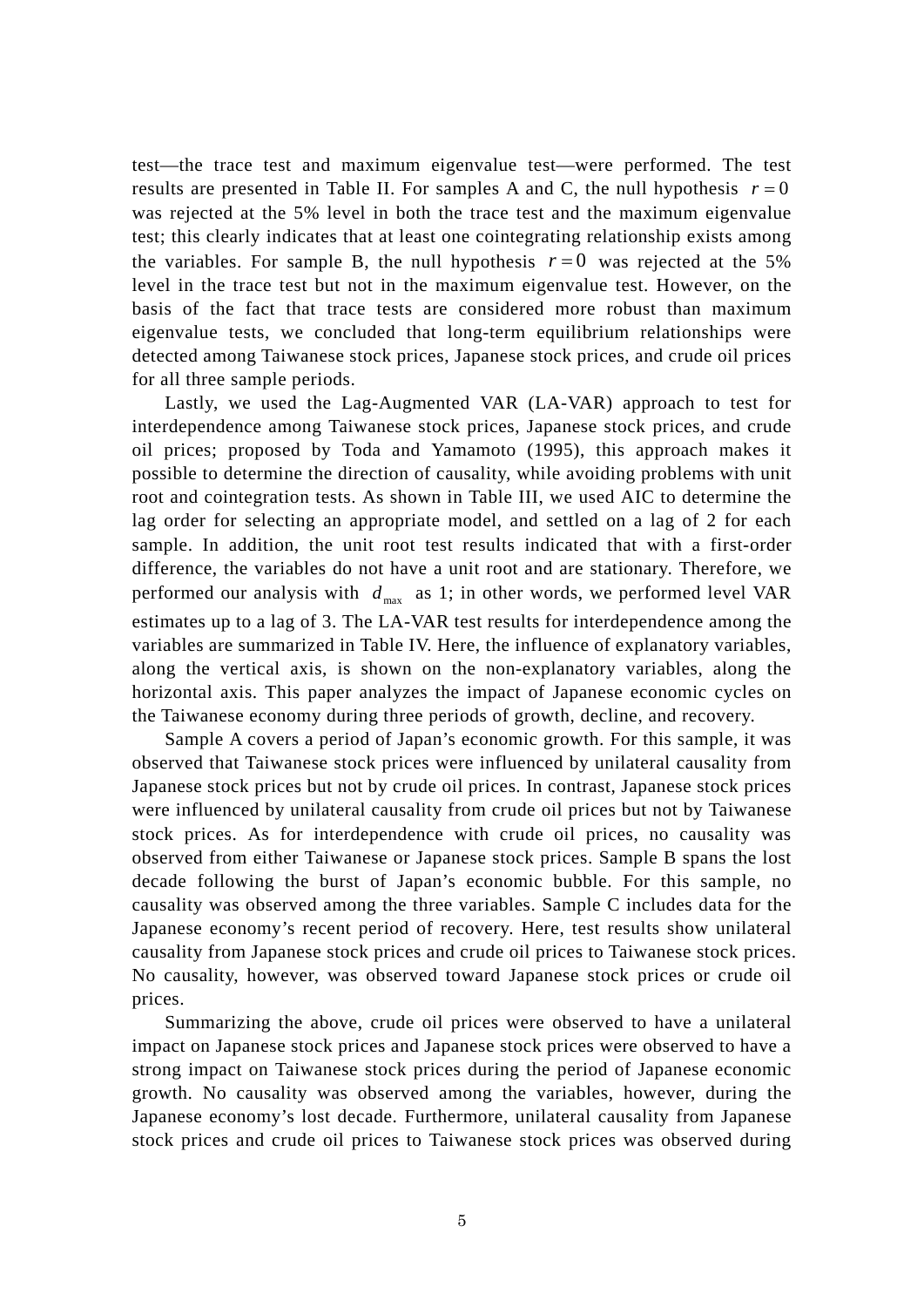the period of Japan's economic recovery. Thus, Japanese stock prices and crude oil prices were considered to exert a strong influence on Taiwan's economy.

#### **5. Conclusion**

This paper studied the impact of the Japanese economy on Taiwan in recent years by testing for the existence of causal relationships affecting stock prices in Japan and Taiwan. Furthermore, given the possibility that the economies of these countries could be significantly impacted by changes in oil prices, the price of crude oil was taken into account in the analysis. Tests for causality among the variables were performed, while using the LA-VAR approach to prevent problems with unit root and cointegration tests.

Although this paper used non-stationary time series data and an analytical approach (LA-VAR), which differed from that used by Chang and Nieh (2001), it obtained a similar empirical result: the Japanese economy has had a long-term impact on Taiwan's economy. Another salient feature of this paper was its use of a model that, in contrast to those of Maghyereh (2004) and Yang *et al.* (2006), explicitly considers changes in oil prices. The results revealed that a single cointegrating relationship existed among the prices of Japanese stocks, Taiwanese stocks, and oil over the long term.

As for the impact of oil prices, Japan and Taiwan reformed their industrial structures in response to the two oil crises in the 1970s, and entered a period of transition, emphasizing energy efficiency and alternative sources of energy. An examination of causal relationships showed that Japanese stock prices were influenced by oil prices in the 1980s, but not in and after 2002, when oil price hikes following the implementation of energy efficiency policies did not have any impact on Japanese stock prices. In Taiwan, where a widespread impact of energy efficiency policies was not observed then, it is believed that stock prices were influenced by oil price changes during the period of dramatic increases in the oil price, beginning in 2002.

With the appreciation of the yen in the latter half of the 1980s, domestic production costs in Japan became relatively high. To produce goods at a low cost, Japanese companies shifted their production facilities overseas. As a result, investments by Japanese companies stimulated development of the East Asian industrial infrastructure; indeed, Japan's outward investment led to the expansion of East Asian economies. The results of causality analysis for this period show causality from Japanese stock prices to Taiwanese stock prices. Entering the 1990s, Japan witnessed the burst of its economic bubble and entered its "lost decade." China, on the other hand, began to open its economy in 1992, boosting trade with countries worldwide, including Taiwan. This caused a decline in the Japan-Taiwan trade ratio; moreover, with the gradual disappearance of causal relationships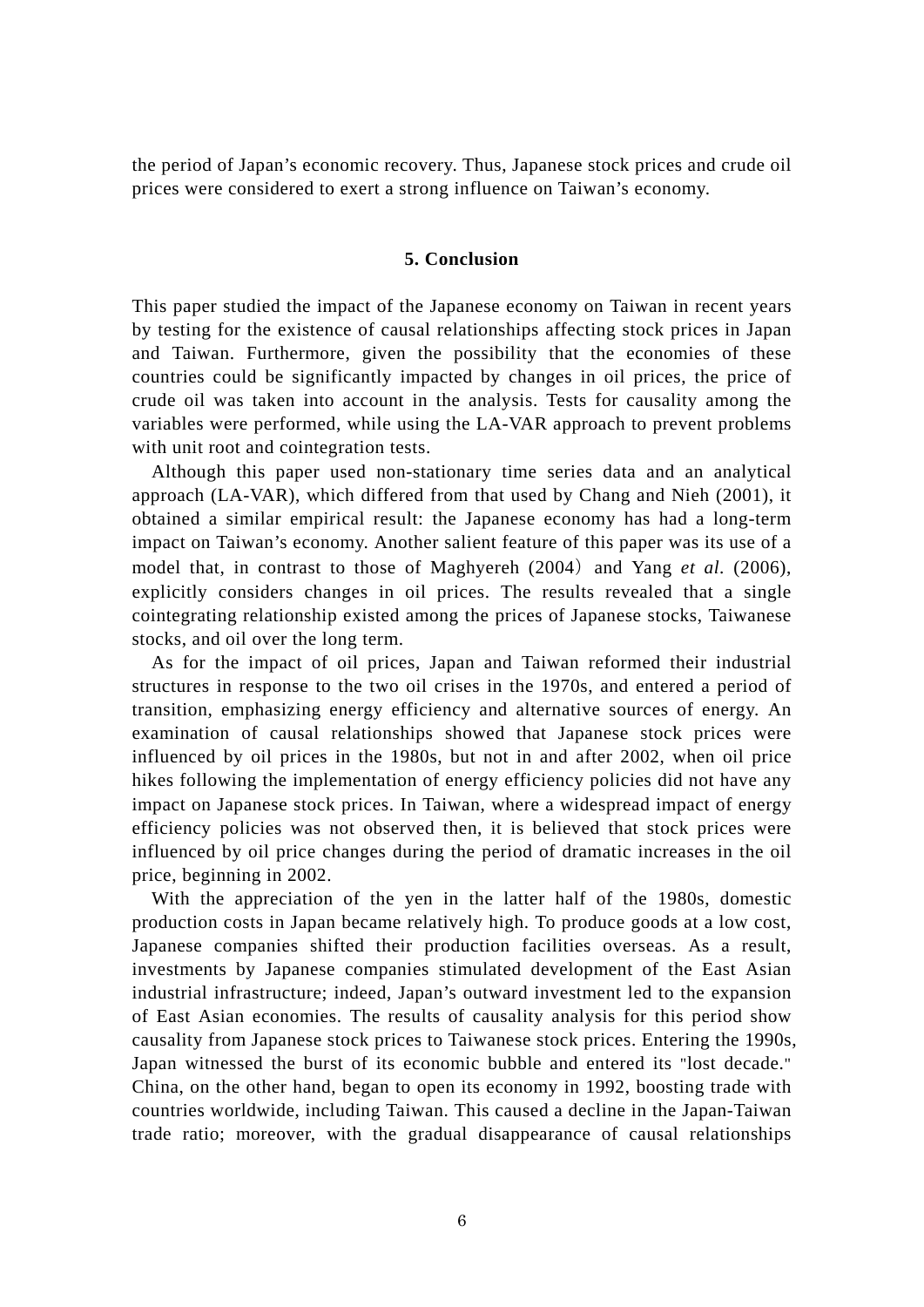between the two countries, it is believed that Japan's impact on Taiwan also diminished. Later, beginning in 2004, the Japanese economy entered a growth phase, powered by the growing consumption of digital products. Starting in the 1990s, the production-based relationship between Taiwan and Japan changed into an assembly-based one. Furthermore, Japan's growing consumption of digital products fueled the growth of production volume for Taiwan's digital product component industry. With the Taiwanese economy in a growth phase and the Japanese economy in recovery, causality was again observed from Japanese stock prices to Taiwanese stock prices. Thus, the empirical results of this paper clearly indicate an economic interdependence between Japan and Taiwan.

### **References**

Baele, L. (2003) "Volatility spillover effects in European equity markets" Working Paper No.2003-114, Tilburg University.

Bessler, D. and J. Yang (2003) "The structure of interdependence in international stock markets" *Journal of International Money and Finance* **22**, 261-287.

Chang, T. and C. Nieh (2001) "International transmission of stock price movements among Taiwan and its trading partners: Hong Kong, Japan and the United States" *Review of Pacific Basin Financial Markets and Policies* **4**, 379-401.

Chen, G., M. Firth, and O. Rui (2002) "Stock market linkages: Evidence from Latin America" *Journal of Banking and Finance* **26**, 1113-1141.

Dickey, D.A. and W.A. Fuller (1981) "Likelihood ratio statistics for autoregressive time series with a unit root" *Econometrica* **49**, 1057-1072.

Dickey, D.A. and W.A. Fuller (1979) "Distribution of the estimators for autoregressive time series with a unit root" *Journal of the American Statistical Association* **74**, 427-431.

Engle, R.F. and C.W.J. Granger (1987) "Cointegration and error correction: Representation, estimation, and testing" *Econometrica* **35**, 143-159.

Granger, C.W.J. and P. Newbold (1974) "Spurious regressions in econometrics" *Journal of Econometrics* **2**, 111-120.

Hamao, Y., R.W. Masulis, and V. Ng (1990) "Correlations in price changes and volatility across international stock markets" *Review of Financial Studies* **3**,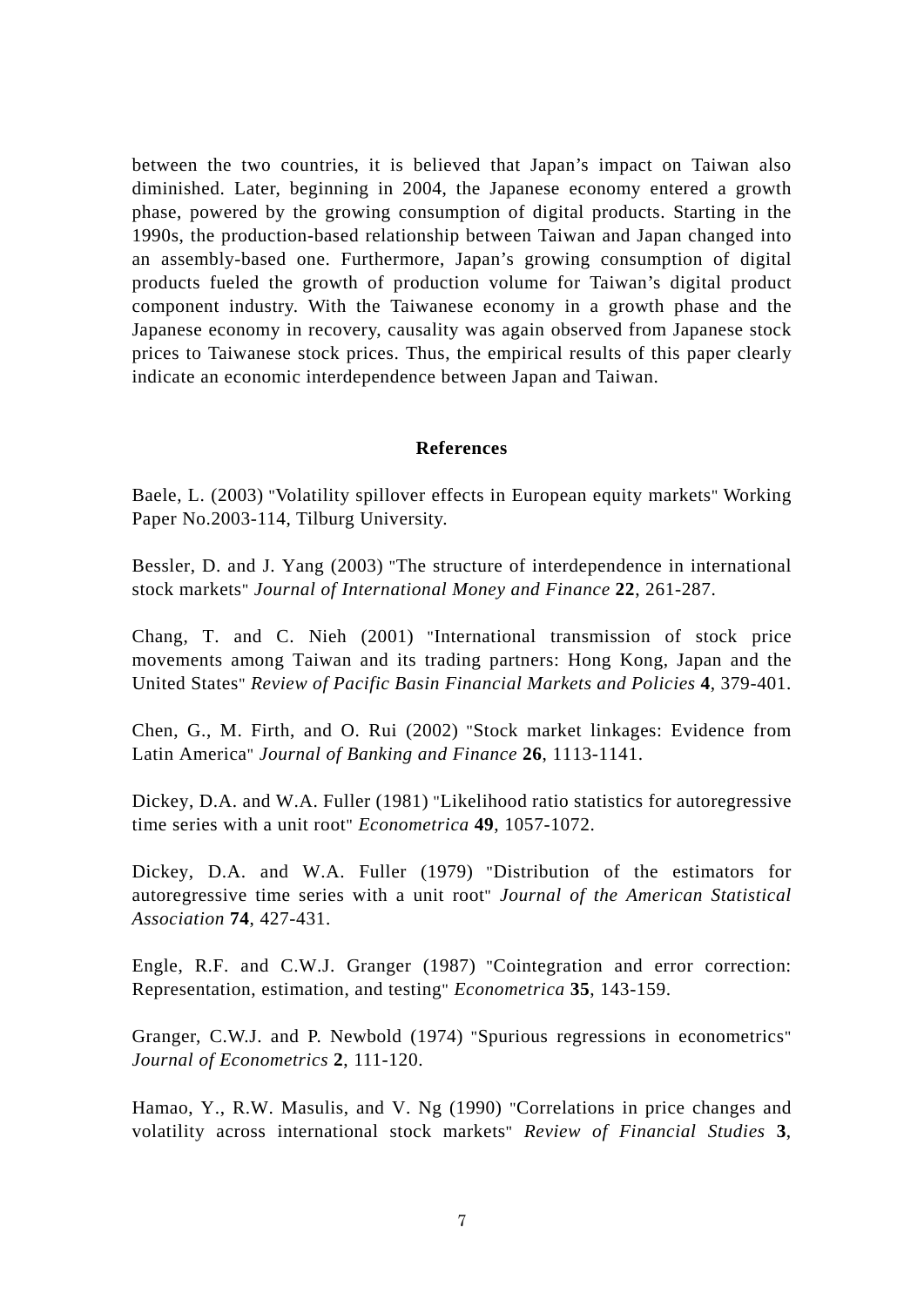281-307.

Hamori, S. (2000) "The transmission mechanism of business cycles among Germany, Japan, the UK, and the USA" *Applied Economics* **32**, 405- 410.

Hamori, S. and Y. Imamura (2000) "International transmission of stock prices among G7 countries: LA-VAR Approach" *Applied Economics Letters* **7**, 613-618.

Johansen, S. (1988) "Statistical analysis of cointegration vectors" *Journal of Economic Dynamics and Control* **12**, 231-254.

Johansen, S. and K. Juselius (1990) "Maximum likelihood estimation and inference on cointegration with application to the demand for money" *Oxford Bulletin of Economics and Statistics* **52**, 169-209.

Kanas, A. (1998) "Volatility spillovers across equity markets: European evidence" *Applied Financial Economics* **8**, 245-256.

Koutmos, G. and G. Booth (1995) "Asymmetric volatility transmission in international stock markets" *Journal of International Money and Finance* **14**, 747-762.

Maghyereh, A. (2004) "Oil price shocks and emerging stock markets: A generalized VAR approach" *International Journal of Applied Econometrics and Quantitative Studies* **1**, 27-40.

Ng, A. (2000) "Volatility spillover effects from Japan and the US to the Pacific-Basin" *Journal of International Money and Finance* **19**, 207-233.

Ramchand, L. and R. Susmel (1998) "Volatility and cross correlation across major stock markets" *Journal of Empirical Finance* **5**, 397-416.

Tanizaki, H. and S. Hamori (2009) "Volatility transmission between Japan, UK and USA in daily stock returns" *Empirical Economics* **36**, 27-54.

Toda, H.Y. and T.K. Yamamoto. (1995) "Statistical inference in vector autoregressions with possibly integrated processes" *Journal of Econometrics* **66**, 225-250.

Yang, J., C. Hsiao, Q. Li, and Z. Wang. (2006) "The emerging market crisis and stock market linkages: further evidence" *Journal of Applied Econometrics* **21**, 727-744.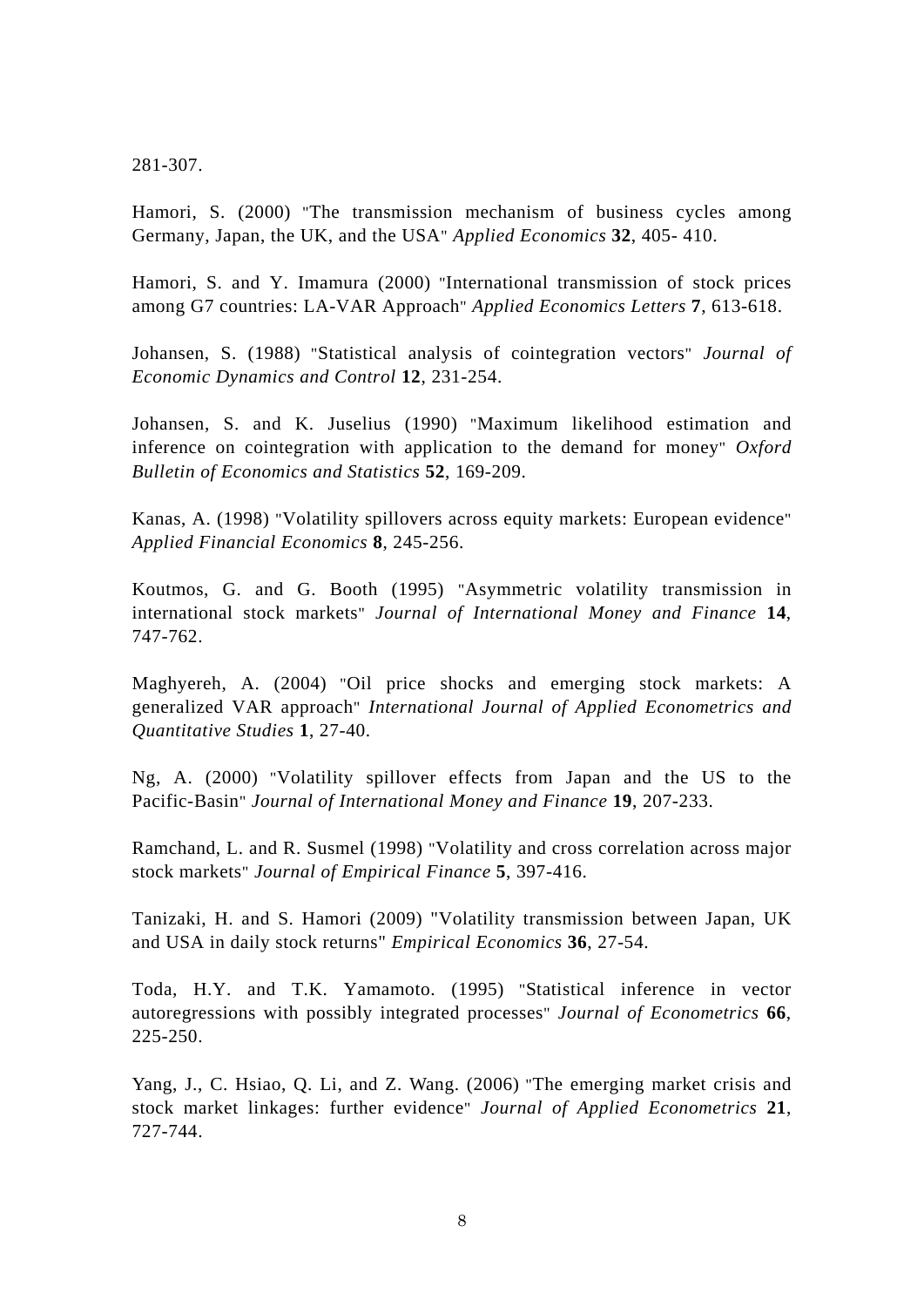|            |            | Sample[A]    | Sample [B]                                            | Sample [C]   |
|------------|------------|--------------|-------------------------------------------------------|--------------|
|            |            |              | $1980:01-1991:12$ $1992:01-2003:12$ $2004:01-2008:07$ |              |
| Taiwan     | Level      | $-1.9949$    | $-2.3747$                                             | $-1.8302$    |
|            | 1st        | $-7.8413***$ | $-8.2912***$                                          | $-4.4478***$ |
|            | difference |              |                                                       |              |
| <b>WTI</b> | Level      | $-2.7522$    | $-2.4346$                                             | $-1.5017$    |
|            | 1st        | $-6.5864***$ | $-10.1883***$                                         | $-7.2567***$ |
|            | difference |              |                                                       |              |
| Japan      | Level      | $-0.2530$    | $-2.2641$                                             | $-0.4400$    |
|            | 1st        | $-7.6102***$ | $-9.6125***$                                          | $-6.6816***$ |
|            | difference |              |                                                       |              |

## **Table I Unit Root Tests (Trend and Intercept)**

Note

\*\*\* indicates that the null hypothesis of a unit root is rejected at the 1% level.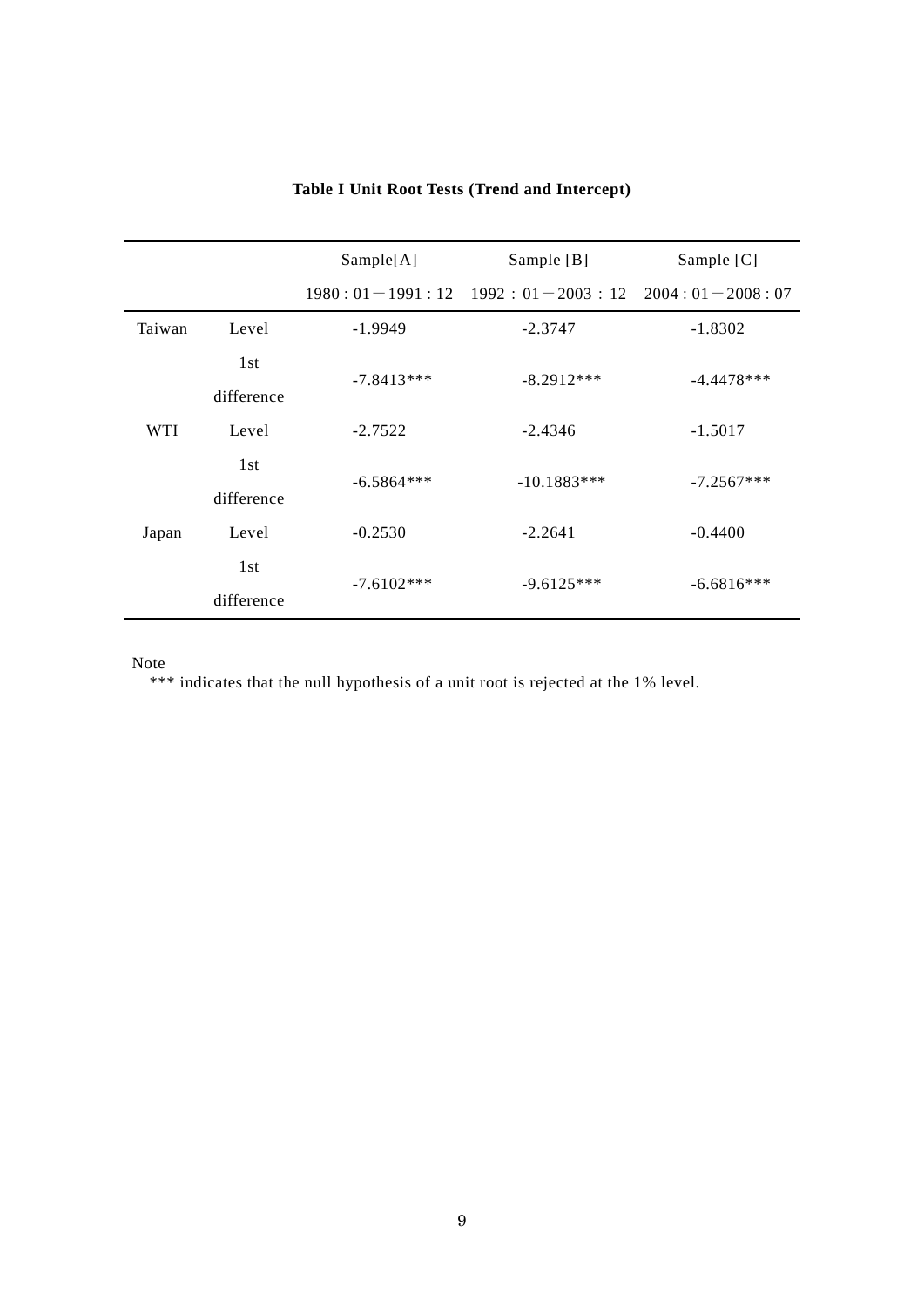### **Table II Cointegration Tests**

|                 | Trace test              |                                                       |              |
|-----------------|-------------------------|-------------------------------------------------------|--------------|
|                 | Sample $[A]$            | Sample $[B]$                                          | Sample $[C]$ |
| Null Hypothesis |                         | $1980:01-1991:12$ $1992:01-2003:12$ $2004:01-2008:07$ |              |
| $r=0$           | $0.0052**$              | $0.0357**$                                            | $0.0023**$   |
| $r \leq 1$      | 0.1545                  | 0.1210                                                | 0.2723       |
|                 | Maximum eigenvalue test |                                                       |              |
|                 | Sample [A]              | Sample [B]                                            | Sample [C]   |
| Null Hypothesis |                         | $1980:01-1991:12$ $1992:01-2003:12$ $2004:01-2008:07$ |              |
| $r=0$           | $0.0113**$              | 0.1219                                                | $0.0022**$   |
| $r \leq 1$      | 0.2696                  | 0.3466                                                | 0.3741       |

Note

\*\* indicates that the null hypothesis of *r* cointegrating vector is rejected at the 5% level. Each number indicates the *p*-value.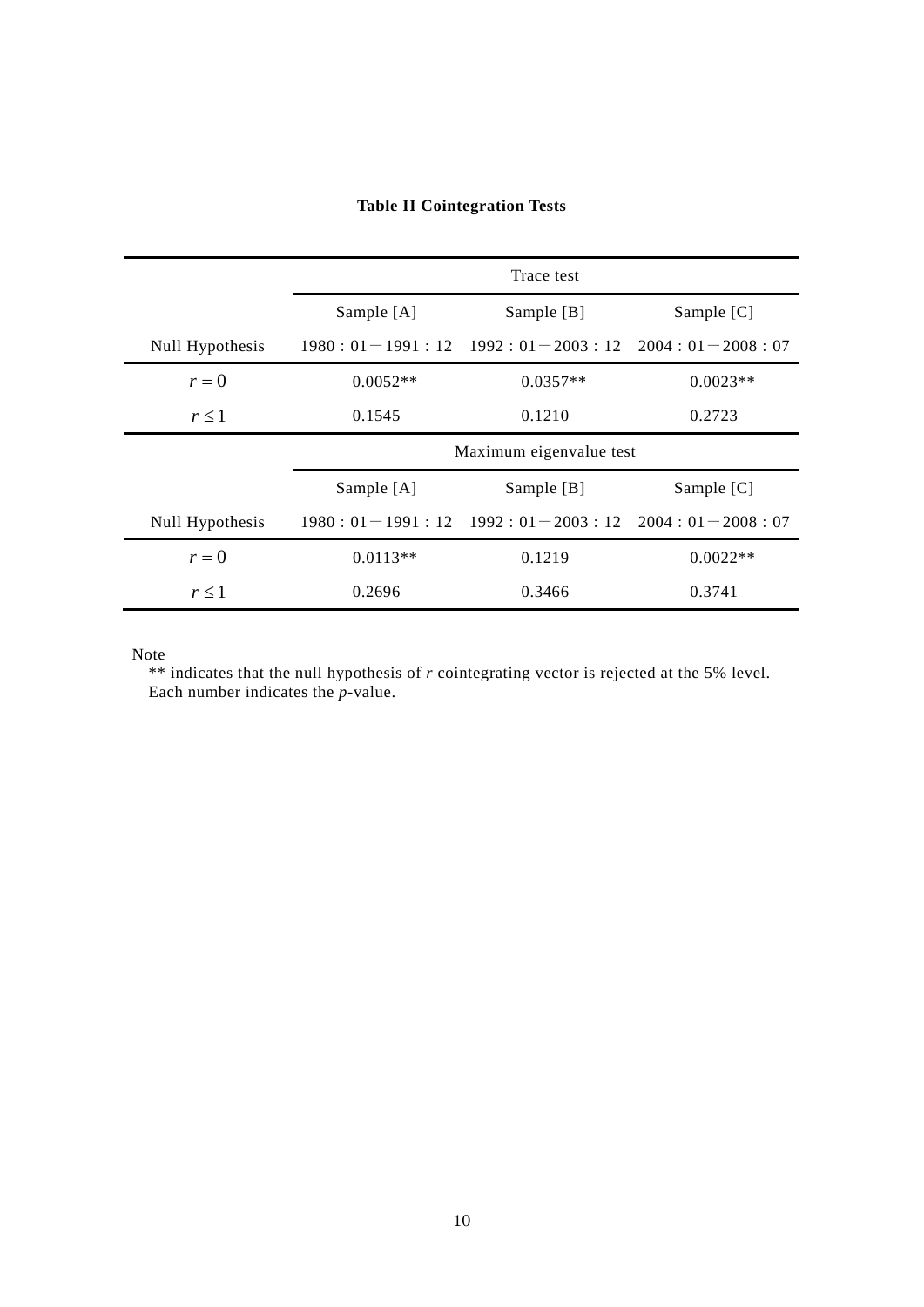|                | Sample [A]   | Sample [B]                                                  | Sample [C]   |
|----------------|--------------|-------------------------------------------------------------|--------------|
| Number of Lags |              | $1980: 01-1991: 12$ $1992: 01-2003: 12$ $2004: 01-2008: 07$ |              |
|                | $-7.7213$    | $-8.1377$                                                   | $-9.6672$    |
| 2              | $-8.0585***$ | $-8.2477***$                                                | $-9.6905***$ |
| 3              | $-8.0218$    | $-8.1732$                                                   | $-9.5825$    |
| $\overline{4}$ | $-8.0191$    | $-8.0536$                                                   | $-9.4323$    |
| 5              | $-7.9740$    | $-7.9630$                                                   | $-9.6714$    |

**Table III Lag Selection (AIC)** 

Note

\*\*\* indicates the minimum value of AIC.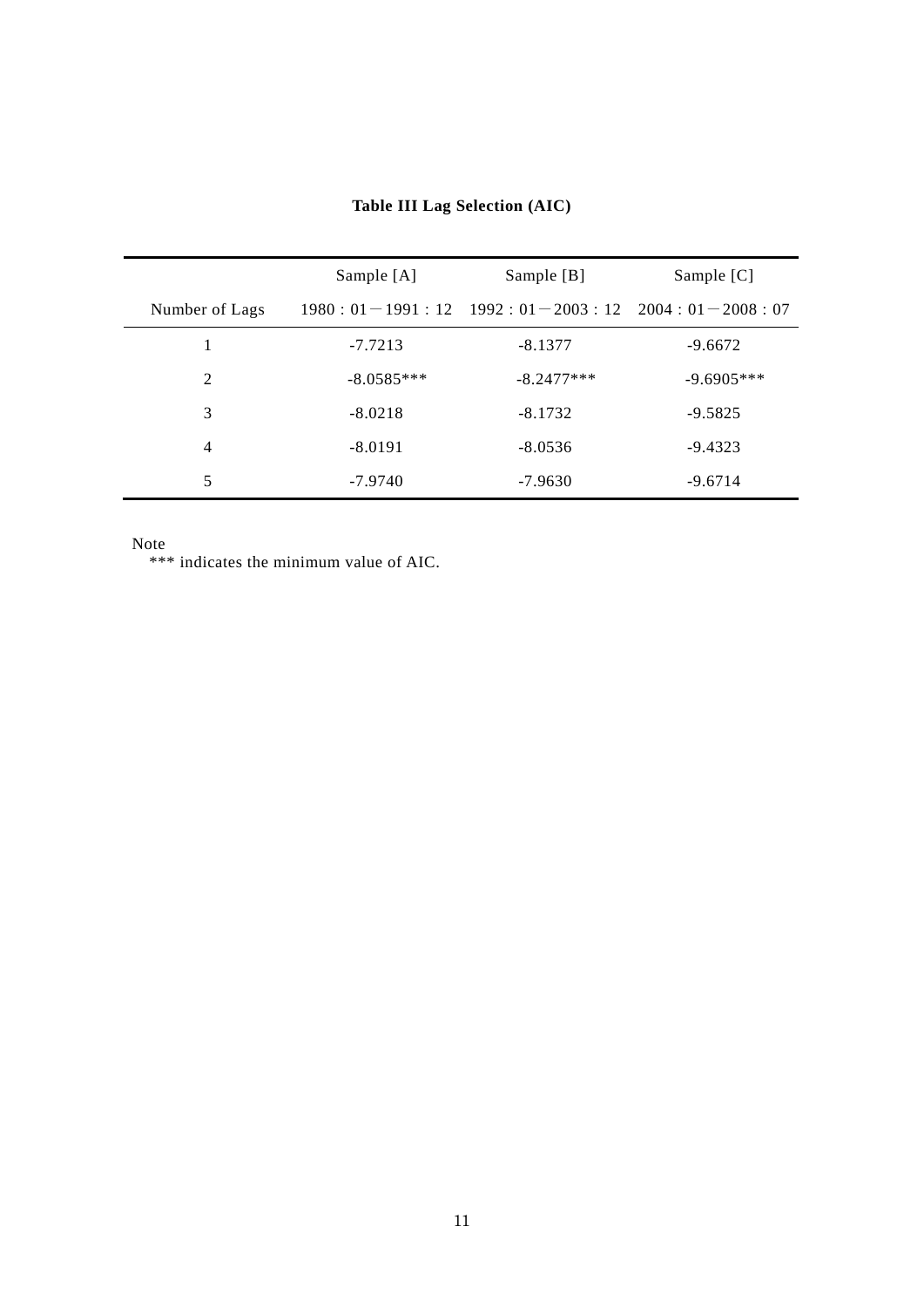|                                    | <b>Explained Variable</b> |            |            |  |  |  |
|------------------------------------|---------------------------|------------|------------|--|--|--|
| Explanatory<br>Variable            | Taiwan                    | <b>WTI</b> | Japan      |  |  |  |
| Sample [A] 1980 : 01-1991 : 12     |                           |            |            |  |  |  |
| Taiwan                             |                           | 0.1336     | 0.8097     |  |  |  |
| <b>WTI</b>                         | 0.1927                    |            | $0.0169**$ |  |  |  |
| Japan                              | $0.0057***$               | 0.5406     |            |  |  |  |
| Sample [B] $1992 : 01 - 2003 : 12$ |                           |            |            |  |  |  |
| Taiwan                             |                           | 0.5762     | 0.1862     |  |  |  |
| <b>WTI</b>                         | 0.2293                    |            | 0.9417     |  |  |  |
| Japan                              | 0.6345                    | 0.3432     |            |  |  |  |
| Sample [C] $2004 : 01 - 2008 : 07$ |                           |            |            |  |  |  |
| Taiwan                             |                           | 0.3452     | 0.5344     |  |  |  |
| <b>WTI</b>                         | $0.0060***$               |            | 0.2362     |  |  |  |
| Japan                              | $0.0214**$                | 0.4826     |            |  |  |  |

## **Table IV Causality Tests (LA-VAR)**

Note

 \*\*\* (\*\*) indicates that the null hypothesis of no causality is rejected at the 1% (5%) level. Each number shows the *p*-value of the Wald test.